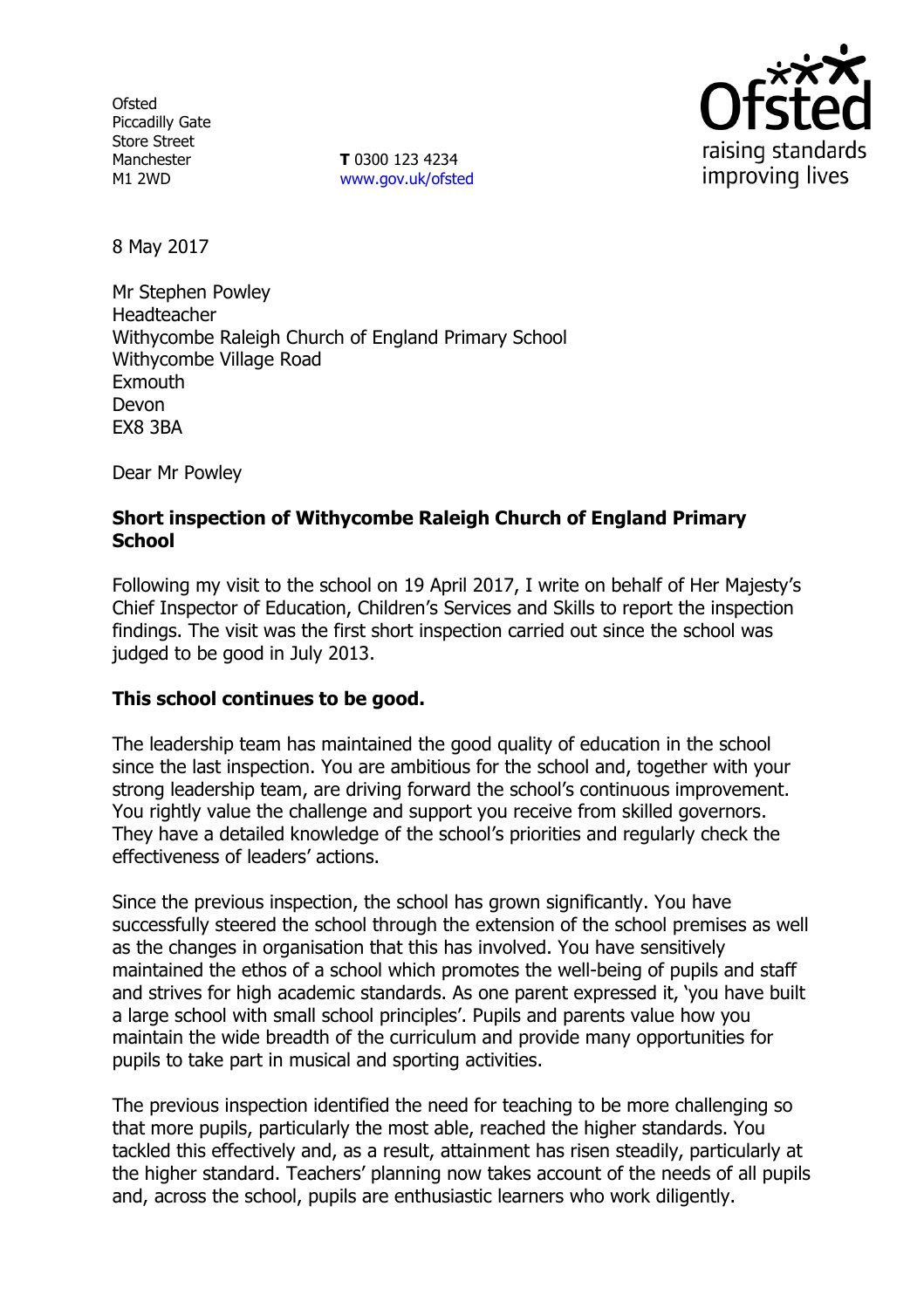

More recently, however, the progress pupils have been making towards new curriculum expectations in writing has been highlighted as a concern. You recognise the need to maintain the pace of improvements so that teachers always have the highest expectations of what pupils can achieve. As the school grows, you are also working closely with teachers to ensure that teaching is equally strong across classes within each year group.

### **Safeguarding is effective.**

You and the leadership team have ensured that all safeguarding arrangements are fit for purpose and that records are detailed and of high quality. New arrangements for recording concerns raised take better account of the need for sharing information quickly and securely across the school. All staff are trained effectively in line with the latest safeguarding guidance. Through feedback questionnaires, governors check on the impact of training in order to assure themselves that the culture of safeguarding is strong across the whole school.

Pupils feel safe in school. They value the 'classroom door' information about who to go to with a problem and wholeheartedly believe that teachers deal with any problems between pupils swiftly and effectively. Pupils said that, while friends sometimes have disagreements, they do not feel at risk from bullying. The vast majority of parents who replied to Ofsted's online questionnaire agree that the school responds well to any concerns they raise.

School leaders place a high priority on securing pupils' well-being and readiness to learn. Leaders intervene swiftly with bespoke support if pupils are troubled. Equally, leaders' engagement with outside agencies is robust and prompt when they have concerns that a pupil may be at risk.

### **Inspection findings**

- At the start of this inspection, we agreed the main areas we would focus on. Firstly, we looked at the steps the school has taken to improve pupils' progress in writing and, in particular, the progress of middle-ability pupils. Results in last year's national assessments for Year 2 and Year 6 highlighted a dip in the rates of progress made in writing. Leaders responded quickly and carried out extensive research to identify how the teaching of writing could be improved.
- You have raised teachers' expectations of what pupils can achieve. As a result, teachers now plan more accurately, taking into account what pupils already know and need to learn next. Leaders regularly monitor the progress that pupils are making; as one governor said, 'our focus is to measure the children's journey'. You swiftly support pupils at risk of falling behind and give additional guidance to teachers. These developments are relatively recent and you recognise that there is more work to do in ensuring that impact is seen equally in all classes.
- **Pupils are keen writers. They are making good progress in writing different types** of sentences with accurate punctuation and precise vocabulary. They use their learning in other subjects as the basis for both factual and expressive writing. For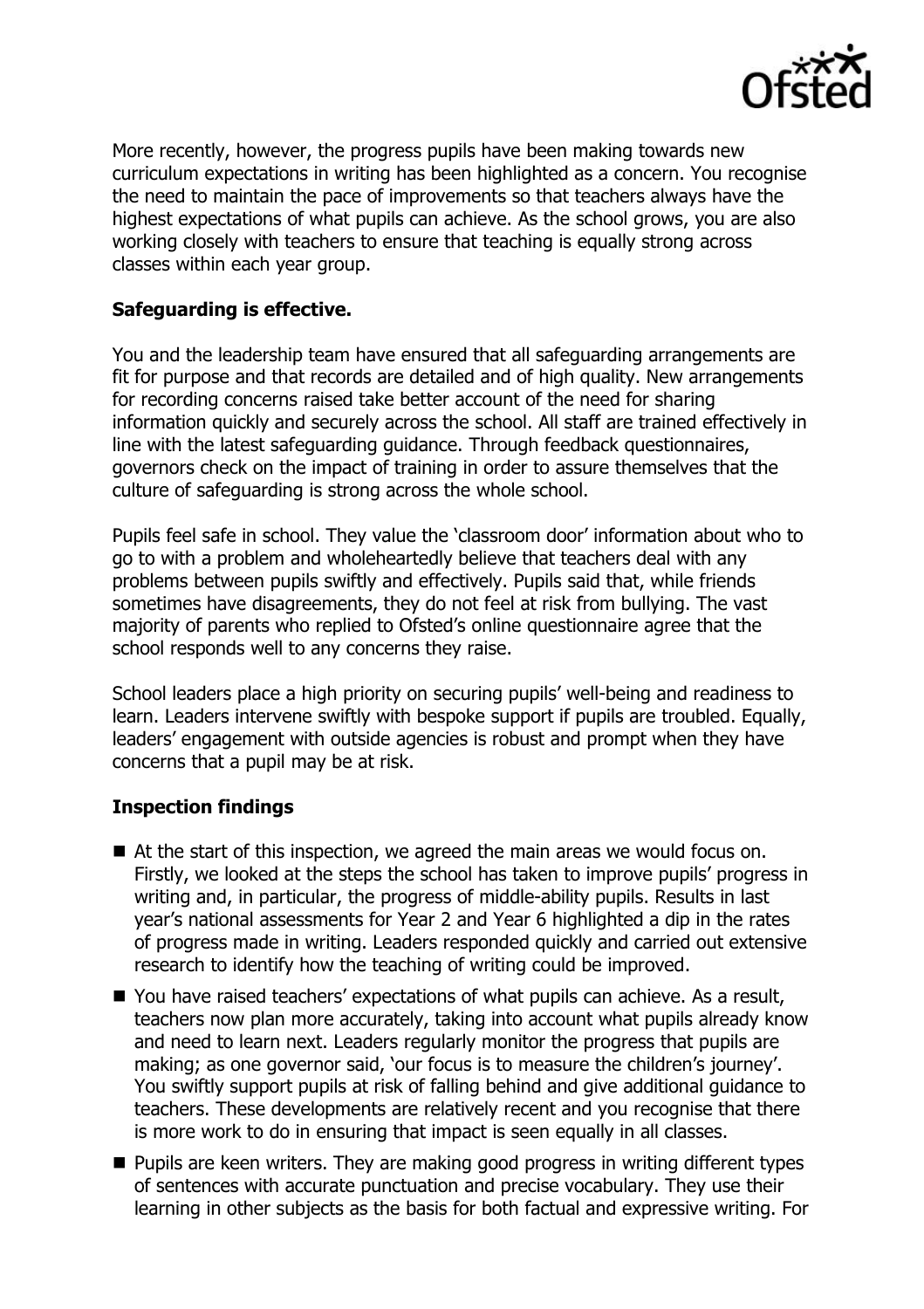

example, Year 6 pupils wrote with great empathy when recording the feelings of a soldier at Dunkirk.

- **Pupils edit their writing and proudly publish it on displays around the school.** Pupils' books show that they are making good progress and write at standards which match those expected for their age. However, teachers do not encourage pupils to present their best work in books or to routinely use their most fluent handwriting. As a result, pupils' work is not always clear enough for them to check for accuracy.
- Our second line of enquiry was to examine how you and governors check the impact that additional funding is having on raising the achievement of disadvantaged pupils. Ambitious targets are checked regularly and you use assessment information to precisely identify pupils' needs and inform future support. As a result, disadvantaged pupils are making good progress and the most able disadvantaged pupils are making progress towards working at greater depth in mathematics and writing. In addition, you also use the funding well to support pupils' confidence and ensure they are included in all the school has to offer.
- We pursued an additional line of enquiry to check how support for pupils who have special educational needs and/or disabilities quickens their progress. Carefully timetabled sessions ensure that these pupils have full access to the curriculum. Our visits to classrooms showed that they are well supported by skilled teaching assistants. As a result, they take an active part in lessons and make progress in a wide range of subjects beyond English and mathematics. In many cases, this leads to pupils who have special educational needs and/or disabilities reaching the expected standard for their age.
- Over time, disadvantaged pupils and some who have special educational needs and/or disabilities have not attended as well as other pupils. You have worked closely with parents and external agencies to give the support needed to get pupils back into school. This has led to improvements in the attendance of both groups and attendance for disadvantaged pupils is now in line with the national average.

# **Next steps for the school**

- Leaders and those responsible for governance should ensure that:
	- inconsistencies in the teaching of writing are eliminated quickly so that all groups of pupils make strong progress
	- teachers sustain high expectations of pupils' presentation and handwriting.

I am copying this letter to the chair of the governing body, the director of education for the Diocese of Exeter, the regional schools commissioner and the director of